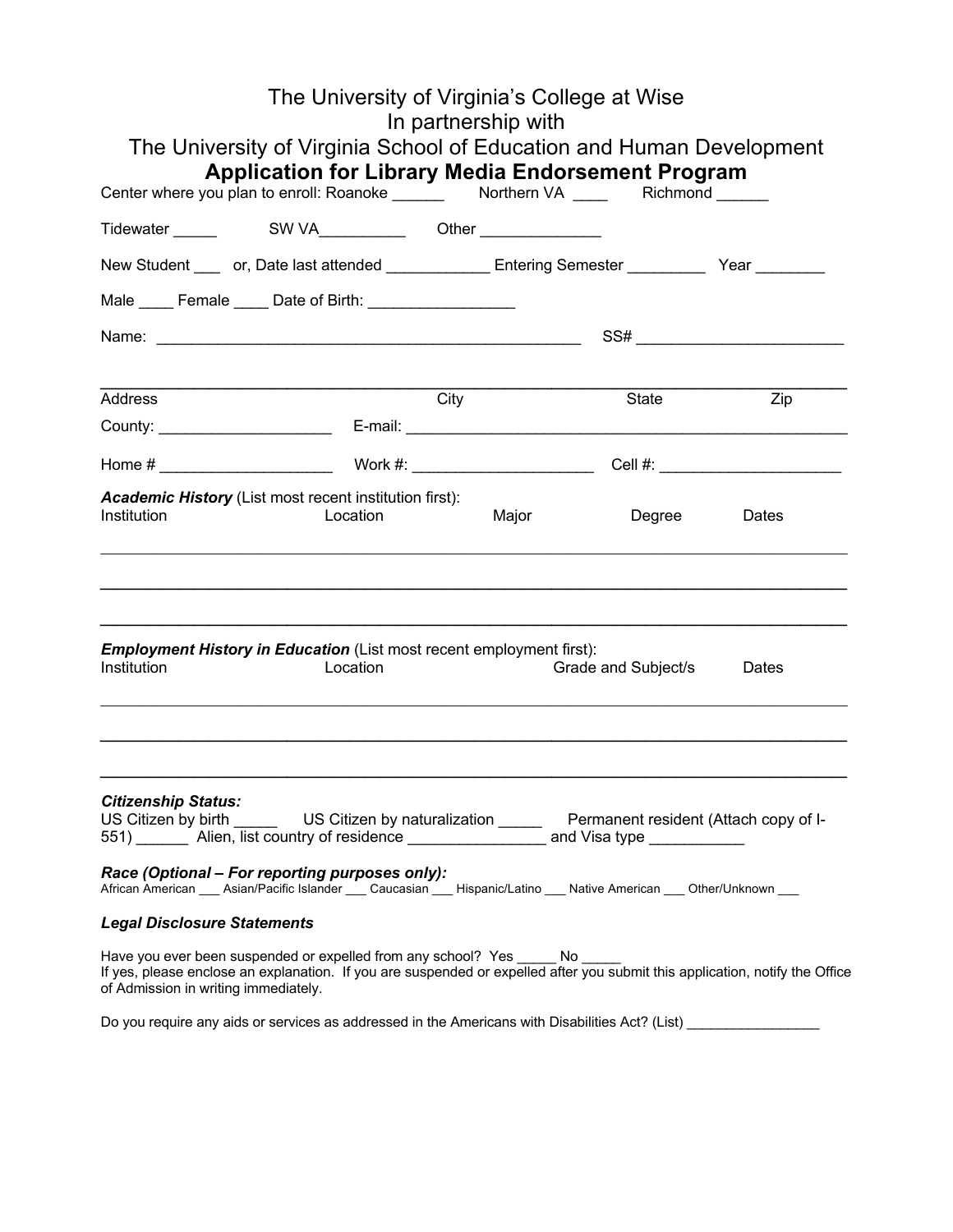## **Application for Library Media Endorsement Program, cont'd.**

**Verify with your initials** that you are applying for admission into the Library Media Endorsement Program (mix of undergraduate and graduate credit) \_\_\_\_\_\_\_

#### *Honor System*

I hereby apply for admission to the University of Virginia's College at Wise (Endorsement Program) and certify that the information provided on this application is true to the best of my knowledge. I understand that omitting information or providing false information will result in denial or dismissal from the College. If accepted, I agree to comply with and be governed by all rules and regulations of the College. I further agree to the Honor System administered by the student body. I also understand and agree that I will be subject to the provisions of the University of Virginia Honor Code in all classes for which I register.

Signature of Student: \_\_\_\_\_\_\_\_\_\_\_\_\_\_\_\_\_\_\_\_\_\_\_\_\_\_\_\_\_\_\_\_\_\_\_\_\_\_\_ Date: \_\_\_\_\_\_\_\_\_\_\_\_\_\_\_\_\_\_

## **Submit this completed application form with the following:**

- **\$25.00 Fee:** Check or money order payable to UVA Wise. If you prefer to pay by credit card, contact the Admission's Office at (276) 328-0102
- **Application for Virginia's In-state Tuition Privileges** (Attached)
- **Two letters of reference** from professionals who can attest to your promise as a school librarian. One person should be an administrator in the school system in which you are currently employed. Please submit the recommendations in sealed envelopes, or forms may be scanned/submitted by the person who is serving as a reference. (Forms Attached)
- **Essay** that addresses your interest in becoming a school librarian. Describe the function a library should play in a school and the contribution you can make in the role of library media specialist. The essay should be one page, double-spaced, using 12-point font.
- Copy of your current valid **Virginia teaching license**.
- **Official copy** of your **undergraduate transcript** that shows your conferral date. (You may also submit other official transcripts (graduate) for evaluation for possible course substitutions.)

Mail complete application packet to: **UVA WISE, Admissions Office, One College Avenue, Wise, VA 24293**. Applicants will be notified of acceptance status by UVA WISE. They will also receive a UVA WISE e-mail log-in and password to use for course registration and all correspondence.

#### **FOR DEPARTMENTAL USE ONLY**

Admit: Yes No

Signature \_\_\_\_\_\_\_\_\_\_\_\_\_\_\_\_\_\_\_\_\_\_\_\_\_\_\_\_\_\_\_\_\_\_\_\_\_\_\_\_\_\_\_\_\_\_\_\_ Date \_\_\_\_\_\_\_\_\_\_\_\_\_\_\_\_\_

Library Media Program Director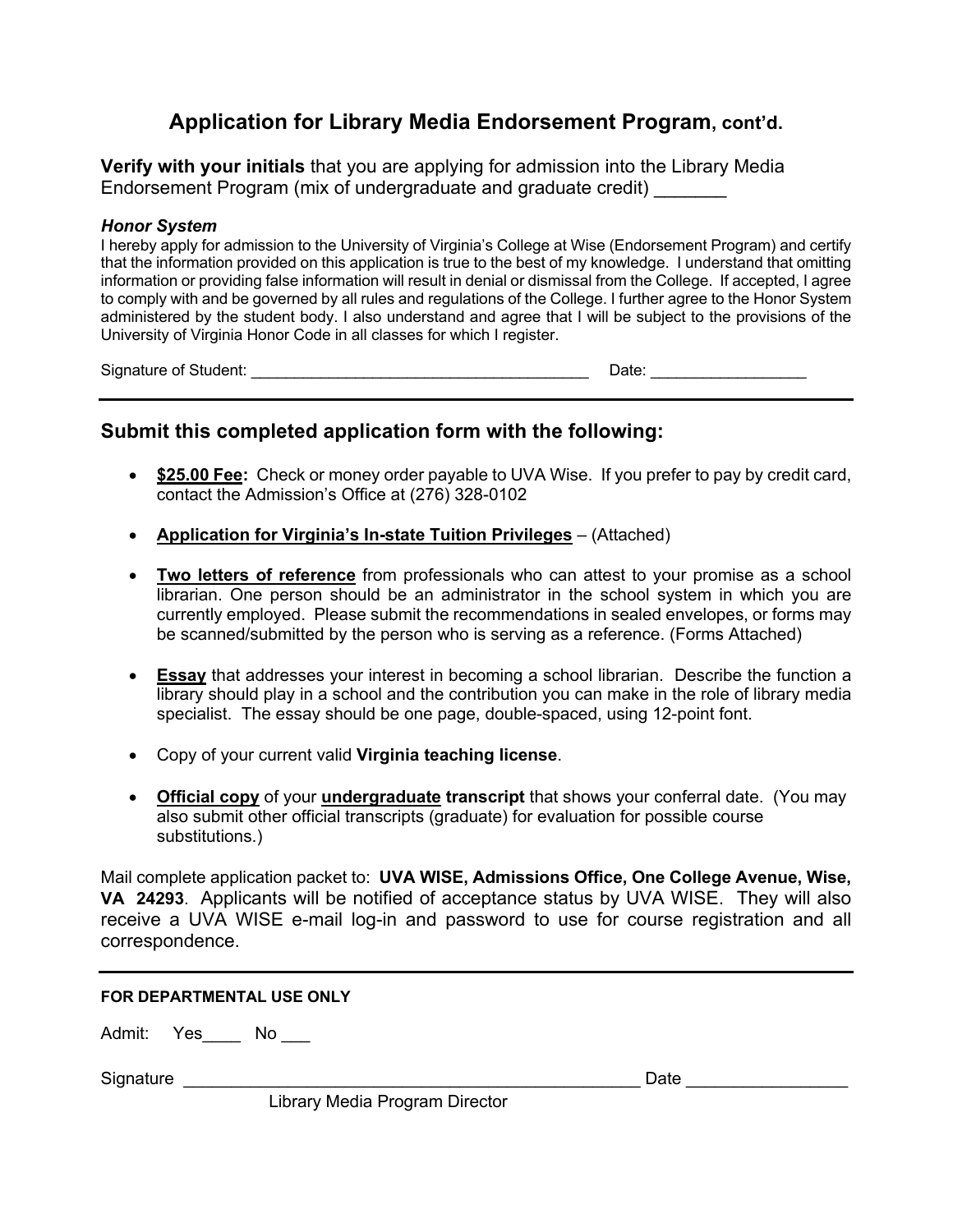

#### **APPLICATION FOR VIRGINIA'S IN-STATE TUITION PRIVILEGES**

Completion of this form is required to claim in-state tuition privileges pursuant to section 23-7.4 of the code of Virginia. All questions must be answered. Failure to complete this form will result in an out-of-state classification for tuition purposes. Supporting documents and additional information may be required. Section I must be completed by the applicant. Section II must be completed by a parent, legal guardian, or spouse if the applicant is under the age of 24 on the first day of classes and/or if the applicant receives financial support or is claimed as a dependent for tax purposes, regardless of age, even if the applicant does not reside with them.

### **SECTION I** *(to be completed by all applicants.)* **APPLICANT'S INFORMATION** *(please print.)*

| <b>JECTION I</b> (to be completed by all applicants.) <b>AFFEIGANT 3 INFORMATION</b> (please print.)<br>First                                                                                                                                                                                                                                                                                                               | Middle                        | Last                                                                                                                                                                                                                                                                                                  |                                              |  |
|-----------------------------------------------------------------------------------------------------------------------------------------------------------------------------------------------------------------------------------------------------------------------------------------------------------------------------------------------------------------------------------------------------------------------------|-------------------------------|-------------------------------------------------------------------------------------------------------------------------------------------------------------------------------------------------------------------------------------------------------------------------------------------------------|----------------------------------------------|--|
| Social Security Number                                                                                                                                                                                                                                                                                                                                                                                                      | Birth Date (M/D/Y)            |                                                                                                                                                                                                                                                                                                       |                                              |  |
| How Long Have You Lived in Virginia?                                                                                                                                                                                                                                                                                                                                                                                        | Years                         | Months                                                                                                                                                                                                                                                                                                |                                              |  |
| <b>CITIZENSHIP STATUS</b>                                                                                                                                                                                                                                                                                                                                                                                                   |                               |                                                                                                                                                                                                                                                                                                       |                                              |  |
| $\Box$ U.S. CITIZEN                                                                                                                                                                                                                                                                                                                                                                                                         |                               | $\Box$ PERMANENT RESIDENT (Please provide copy of both front and back of Form I-551/Green Card.)                                                                                                                                                                                                      |                                              |  |
| $\Box$ NON U.S. CITIZEN                                                                                                                                                                                                                                                                                                                                                                                                     |                               |                                                                                                                                                                                                                                                                                                       |                                              |  |
|                                                                                                                                                                                                                                                                                                                                                                                                                             | (Please include copy of Visa) |                                                                                                                                                                                                                                                                                                       |                                              |  |
| <b>WHERE HAVE YOU LIVED FOR THE PAST TWO YEARS?</b> (List current address first - physical address, not P.O. Box.)<br><b>Current Address</b>                                                                                                                                                                                                                                                                                | City/State                    | Zip Code                                                                                                                                                                                                                                                                                              |                                              |  |
| From (Month/Year)                                                                                                                                                                                                                                                                                                                                                                                                           | To (Month/Year)               |                                                                                                                                                                                                                                                                                                       |                                              |  |
| Previous Address                                                                                                                                                                                                                                                                                                                                                                                                            | City/State                    | Zip Code                                                                                                                                                                                                                                                                                              |                                              |  |
| From (Month/Year)                                                                                                                                                                                                                                                                                                                                                                                                           | To (Month/Year)               |                                                                                                                                                                                                                                                                                                       |                                              |  |
|                                                                                                                                                                                                                                                                                                                                                                                                                             |                               |                                                                                                                                                                                                                                                                                                       |                                              |  |
| <b>WHERE HAVE YOU WORKED FOR THE PAST YEAR?</b><br><b>Current Employer</b>                                                                                                                                                                                                                                                                                                                                                  | <b>Street Address</b>         | City/State                                                                                                                                                                                                                                                                                            |                                              |  |
| From (Month/Year)                                                                                                                                                                                                                                                                                                                                                                                                           | To (Month/Year)               | Hrs Per Week                                                                                                                                                                                                                                                                                          |                                              |  |
| Previous Employer                                                                                                                                                                                                                                                                                                                                                                                                           | <b>Street Address</b>         | City/State                                                                                                                                                                                                                                                                                            |                                              |  |
| From (Month/Year)                                                                                                                                                                                                                                                                                                                                                                                                           | To (Month/Year)               | Hrs Per Week                                                                                                                                                                                                                                                                                          |                                              |  |
| PLACE A CHECK MARK BESIDE ANY THAT APPLY TO YOU:                                                                                                                                                                                                                                                                                                                                                                            |                               | Are you a member of the U.S. Armed forces?                                                                                                                                                                                                                                                            | $\Box$ YES $\Box$ NO                         |  |
| $\Box$ Both parents deceased, no adoptive legal guardian<br>$\Box$ Ward of the court until the age of 18<br>(court documentation required)<br>If you checked any of the items, please complete the remainder of<br>Section I, skip Section II, and sign at the end of the form. If you did not<br>check any of these, your parent or guardian, should complete Section II<br>and you both must sign at the end of the form. |                               | (Include a copy of your most recent orders.)<br>B. Have income taxes been paid to Virginia on all<br>military income for the last year?<br>If no, have income taxes been paid to another state? $\Box$ YES $\Box$ NO<br>If yes, which state:<br>C. Does your current leave/earnings statement reflect | $\Box$ YES $\Box$ NO<br>$\Box$ YES $\Box$ NO |  |
| Do your parents, spouse, or legal guardian provide more than half of<br>$\Box$ YES $\Box$ NO<br>your financial support?                                                                                                                                                                                                                                                                                                     |                               | Virginia withholding?<br>If yes, effective date of change to Virginia:<br>(Attach a copy of your LES and DD-2058.)                                                                                                                                                                                    |                                              |  |
| Do your parents, spouse, or legal guardian claim you as a dependent<br>for tax purposes?<br>(If yes to either question above, Section II must be completed by a<br>parent, spouse, or legal guardian.)                                                                                                                                                                                                                      | $L$ YES $L$ NO                | Are you a retired military member who currently resides in Virginia<br>and resided in Virginia at the time of retirement?<br>(Attach a copy of your LES, DD-214, and DD-2058.)                                                                                                                        | $\Box$ YES $\Box$ NO                         |  |
| If you are married, do you want to claim eligibility for in-state tuition<br>on your spouse's domicile? $\square$ YES $\square$ NO<br>$\Box$ YES $\Box$ NO<br>on your spouse's domicile?<br>(If yes to the question above, Section II must be completed by your<br>spouse.)                                                                                                                                                 |                               | Answer this question only if you live outside Virginia but work in<br>Virginia:<br>Do you commute from a residence outside of Virginia to a work site<br>in Virginia for full-time employment and pay Virginia non-resident                                                                           |                                              |  |
| Will you have filed a tax return or paid income taxes to any state<br>$\Box$ YES $\Box$ NO<br>other than Virginia?<br>Figures, which state(s)?                                                                                                                                                                                                                                                                              |                               | $L$ YES $L$ NO<br>income tax on all taxable income earned in Virginia?<br>(If yes, please attach or mail a letter verifying Virginia employment and                                                                                                                                                   |                                              |  |
| For the entire twelve months prior to the term in which you plan to<br>enroll will you have:                                                                                                                                                                                                                                                                                                                                |                               | a copy of the most recent non-resident Virginia income tax return.)                                                                                                                                                                                                                                   |                                              |  |
| Filed a tax return or paid income taxes to Virginia on<br>all earned income?                                                                                                                                                                                                                                                                                                                                                | $\Box$ YES $\Box$ NO          | I certify that the information I have provided above is true.                                                                                                                                                                                                                                         |                                              |  |
| Been a registered voter? $\Box$ YES $\Box$ NO In Virginia? $\Box$ YES $\Box$ NO                                                                                                                                                                                                                                                                                                                                             |                               |                                                                                                                                                                                                                                                                                                       |                                              |  |
| Held a valid driver's license? □ YES □ NO In Virginia? □ YES □ NO                                                                                                                                                                                                                                                                                                                                                           |                               | Please review your responses carefully before submitting this form.<br>This information will be used to determine in-state/out-of-state                                                                                                                                                               |                                              |  |
| $\Box$ YES $\Box$ NO<br>Do you own or operate a motor vehicle?<br>If yes, was it registered in Virginia during the past year? $\Box$ YES $\Box$ NO<br>If no, please provide an explanation: _______                                                                                                                                                                                                                         |                               | classification. Incomplete or inaccurate information will delay your<br>course registration. By signing, I certify that the information provided<br>is true and correct.                                                                                                                              |                                              |  |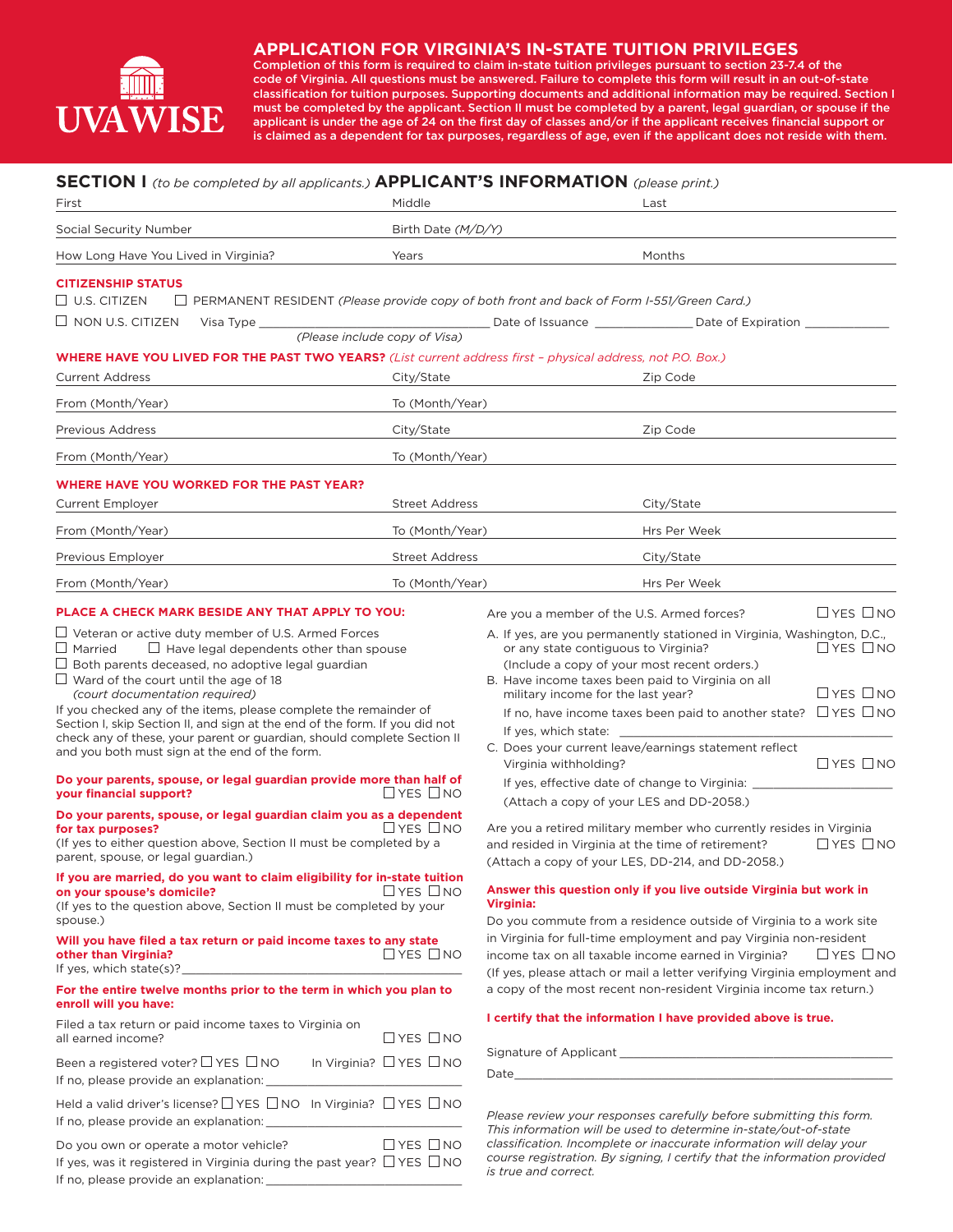# **ME UVA WISE**

#### **SECTION II**

(To be completed by the parent, court-appointed legal guardian, or spouse. A signature is required at the end of this section. Please complete Section II in its entirety; failure to answer all questions may result in the applicant being assessed out-of-state tuition rates.)

| PARENT/SPOUSE/LEGAL GUARDIAN INFORMATION (PLEASE PRINT.)                                                                                                                                                                                                                                                                  |                                              |                                      |                                              |  |  |  |
|---------------------------------------------------------------------------------------------------------------------------------------------------------------------------------------------------------------------------------------------------------------------------------------------------------------------------|----------------------------------------------|--------------------------------------|----------------------------------------------|--|--|--|
| First                                                                                                                                                                                                                                                                                                                     | Middle                                       |                                      | Last                                         |  |  |  |
| Relationship to Applicant $\Box$ Father $\Box$ Mother $\Box$ Spouse $\Box$ Legal Guardian (court documentation required)                                                                                                                                                                                                  |                                              |                                      |                                              |  |  |  |
| <b>CITIZENSHIP STATUS</b><br>$\Box$ U.S. CITIZEN<br>$\Box$ PERMANENT RESIDENT (Please provide copy of both front and back of Form I-551/Green Card.)                                                                                                                                                                      |                                              |                                      |                                              |  |  |  |
| $\Box$ NON U.S. CITIZEN                                                                                                                                                                                                                                                                                                   |                                              |                                      |                                              |  |  |  |
|                                                                                                                                                                                                                                                                                                                           | (Please include copy of Visa)                |                                      |                                              |  |  |  |
| HOW LONG HAVE YOU LIVED IN VIRGINIA? _________________Years ___________________ Months                                                                                                                                                                                                                                    |                                              |                                      |                                              |  |  |  |
| WHERE HAVE YOU LIVED FOR THE PAST TWO YEARS? (List current address first - physical address, not P.O. Box.)                                                                                                                                                                                                               |                                              |                                      |                                              |  |  |  |
| <b>Current Address</b>                                                                                                                                                                                                                                                                                                    | City/State                                   |                                      | Zip Code                                     |  |  |  |
| From (Month/Year)                                                                                                                                                                                                                                                                                                         | To (Month/Year)                              |                                      |                                              |  |  |  |
| Previous Address                                                                                                                                                                                                                                                                                                          | City/State                                   |                                      | Zip Code                                     |  |  |  |
| From (Month/Year)                                                                                                                                                                                                                                                                                                         | To (Month/Year)                              |                                      |                                              |  |  |  |
| WHERE HAVE YOU WORKED FOR THE PAST YEAR?                                                                                                                                                                                                                                                                                  |                                              |                                      |                                              |  |  |  |
| <b>Current Employer</b>                                                                                                                                                                                                                                                                                                   | <b>Street Address</b>                        |                                      | City/State                                   |  |  |  |
| From (Month/Year)                                                                                                                                                                                                                                                                                                         | To (Month/Year)                              |                                      | Hrs Per Week                                 |  |  |  |
| Previous Employer                                                                                                                                                                                                                                                                                                         | <b>Street Address</b>                        |                                      | City/State                                   |  |  |  |
| FOR THE ENTIRE TWELVE MONTHS PRIOR TO THE TERM IN WHICH THE STUDENT PLANS TO ENROLL, WILL YOU HAVE:<br>Been employed Virginia?<br>Filed a tax return or paid income taxes to Virginia on all earned income?<br>Been a registered voter?                                                                                   | $\Box$ YES $\Box$ NO<br>$\Box$ YES $\Box$ NO | $\Box$ YES $\Box$ NO<br>In Virginia? | $\Box$ YES $\Box$ NO                         |  |  |  |
| If no, please provide an explanation: _______                                                                                                                                                                                                                                                                             |                                              |                                      |                                              |  |  |  |
| Held a valid driver's license?<br>If no, please provide an explanation:                                                                                                                                                                                                                                                   | $\Box$ YES $\Box$ NO                         | In Virginia?                         | $\Box$ YES $\Box$ NO                         |  |  |  |
| Do you own or operate a motor vehicle?<br>If yes, was it registered in Virginia during the past year?<br>If no, please provide an explanation:                                                                                                                                                                            | $\Box$ YES $\Box$ NO                         | $\Box$ YES $\Box$ NO                 |                                              |  |  |  |
| Will you have claimed the student as a dependent for federal and/or Virginia income tax purposes prior to the term in which<br>the student will enroll?                                                                                                                                                                   | $\Box$ YES $\Box$ NO                         |                                      |                                              |  |  |  |
| Will you have provided more than half of the applicant's financial support for at least one year prior to the term in which the<br>applicant will enroll?                                                                                                                                                                 | $\Box$ YES $\Box$ NO                         |                                      |                                              |  |  |  |
| Will you have filed a tax return or paid income taxes to any state other than Virginia?<br>If no, please provide an explanation: The state of the state of the state of the state of the state of the state of the state of the state of the state of the state of the state of the state of the state of the state of th |                                              |                                      | $\Box$ YES $\Box$ NO                         |  |  |  |
| ARE YOU A MEMBER OF THE U.S. ARMED FORCES?<br>A. Are you permanently stationed in Virginia, Washington, D. C., or any state contiguous to Virginia? $\Box$ YES $\Box$ NO<br>(If yes, include a copy of your most recent orders.)                                                                                          |                                              |                                      | $\Box$ YES $\Box$ NO If yes,                 |  |  |  |
| B. Have income taxes been paid to Virginia on all military income for the last year?<br>If no, have income taxes been paid to another state?<br>If yes, which state:                                                                                                                                                      |                                              |                                      | $\Box$ YES $\Box$ NO<br>$\Box$ YES $\Box$ NO |  |  |  |
| C. Does your current leave/earnings statement reflect Virginia withholding?<br>If yes, effective date of change to Virginia:<br>(If yes, attach a copy of your LES, DD-214, and DD-2058.)                                                                                                                                 |                                              |                                      | $\Box$ YES $\Box$ NO                         |  |  |  |

#### **ARE YOU A RETIRED MILITARY MEMBER WHO CURRENTLY RESIDES IN VIRGINIA AND RESIDED IN VIRGINIA AT THE TIME OF RETIREMENT?**   $\Box$  YES  $\Box$  NO (if yes, attach a copy of your LES, DD-214, and DD-2058.)

#### **ANSWER THIS QUESTION ONLY IF YOU LIVE OUTSIDE VIRGINIA BUT WORK IN VIRGINIA.**

Do you commute from a residence outside of Virginia to a work site in Virginia for full-time employment and pay Virginia non-resident income tax on all taxable income earned in Virginia?  $\Box$  YES  $\Box$  NO (if yes, please attach or mail a letter verifying Virginia employment and a copy of the most recent non-resident Virginia income tax return.)

#### **I CERTIFY THAT THE INFORMATION I HAVE PROVIDED ABOVE IS TRUE.**

Signature of parent, spouse, or legal guardian **of the set of the set of the set of the set of the set of the set of the set of the set of the set of the set of the set of the set of the set of the set of the set of the se** 

*Please review your responses carefully before submitting this form. This information will be used to determine in-state/out-of-state classification. Incomplete or inaccurate information will delay the applicant's course registration. By signing, I certify that the information provided is true and correct.*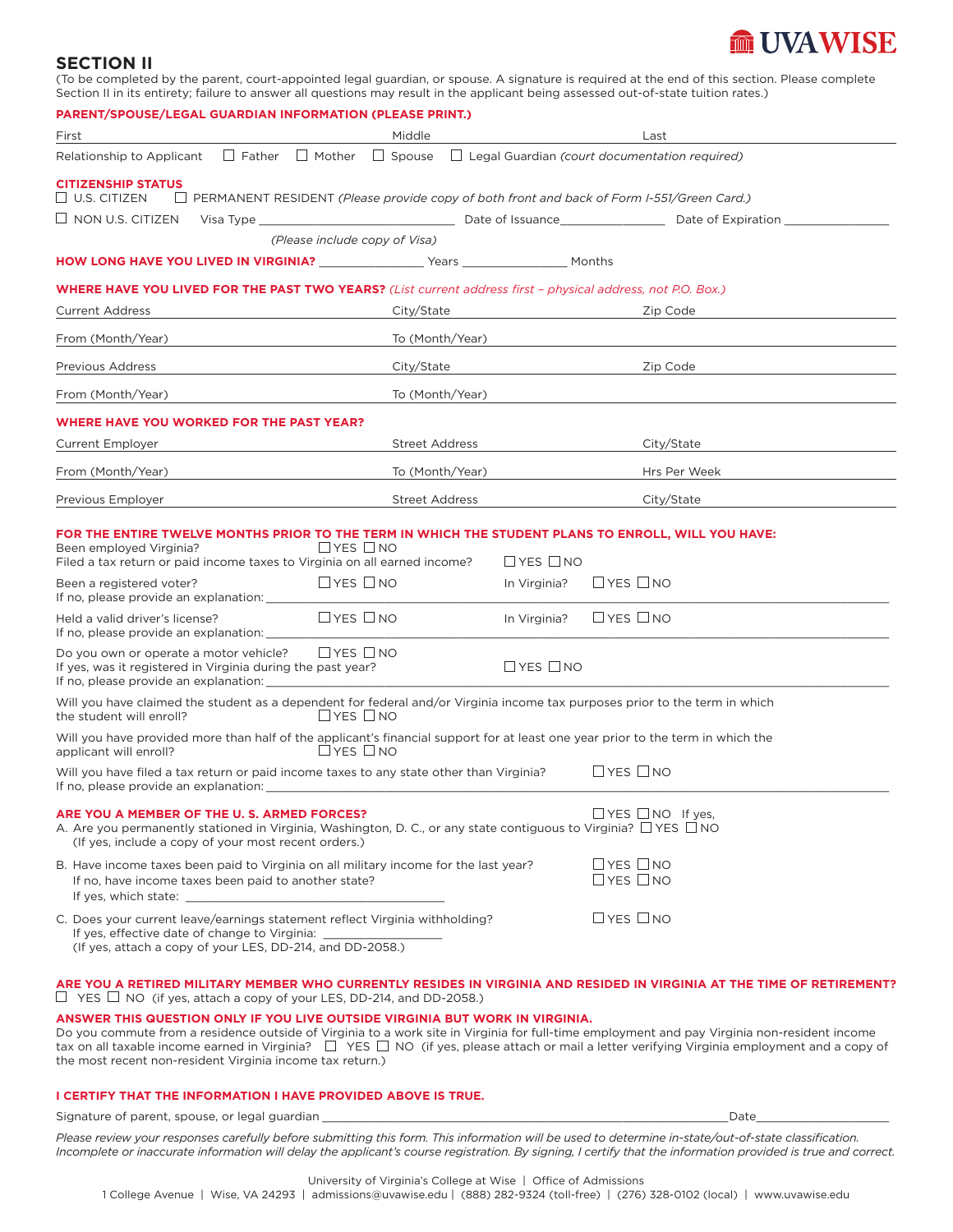## UVA Wise Recommendation Form

Complete this applicant information section only. This form should then be given to the recommending official with a self-addressed business envelope.

|         | Last | First | Middle       |     | Former/Maiden |
|---------|------|-------|--------------|-----|---------------|
| Address |      |       |              |     | Work Phone    |
|         |      |       |              |     | Home Phone    |
|         | City |       | <b>State</b> | Zip |               |

To the recommending official: The person named above has requested that you submit a recommendation pertaining to his/her potential in the UVA Wise School Library Media Endorsement Program. Please use the space below for a summary statement, indicating the applicant's particular strengths and weaknesses. In what capacity and for how long have you known the applicant? Use an additional sheet if necessary.

| <b>Print Name</b> | ≾iɑnature |
|-------------------|-----------|
| Position          | ⊃ate      |

Telephone

**Please submit this completed form with the application packet to the Admissions Office.**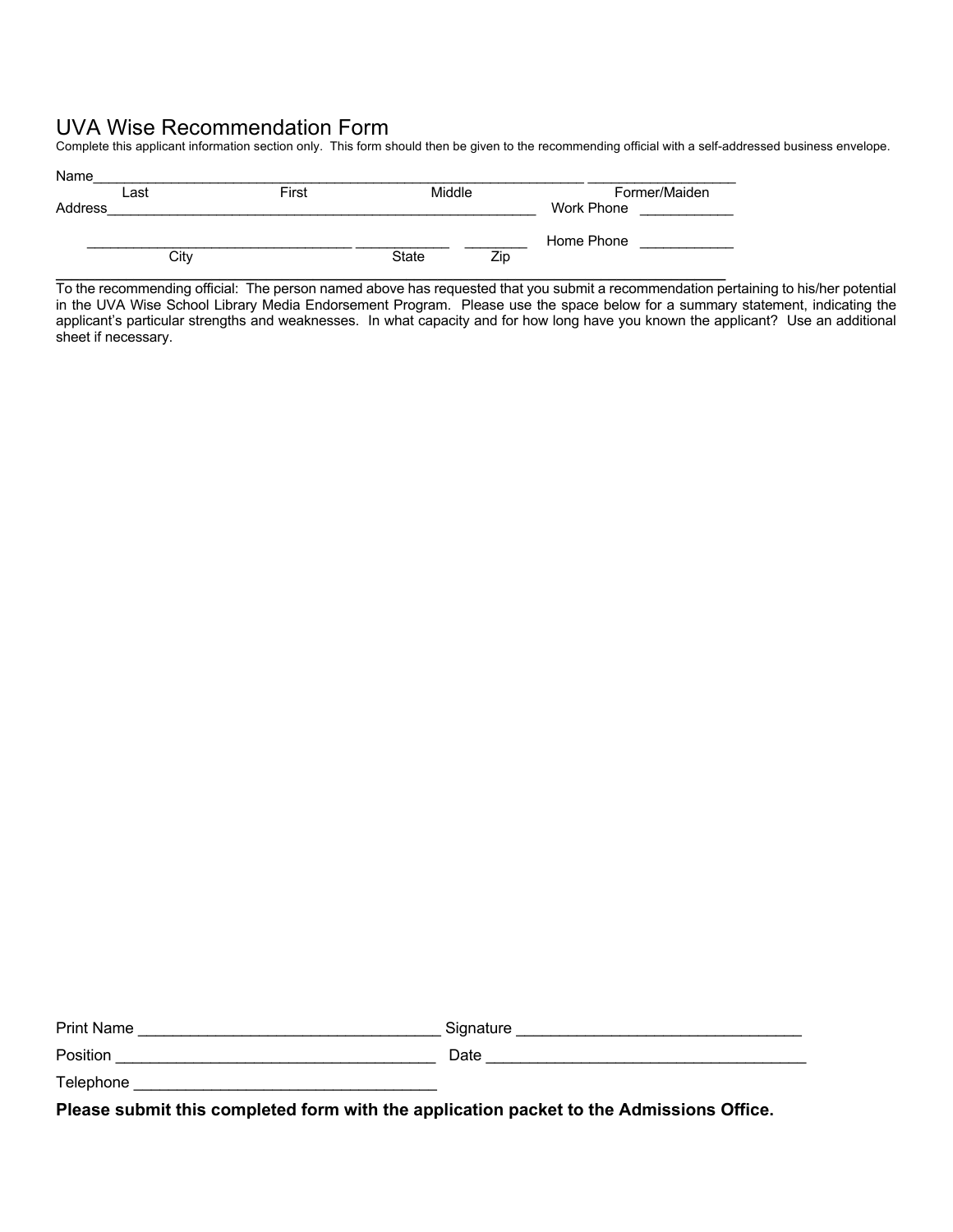## UVA Wise Recommendation Form

Complete this applicant information section only. This form should then be given to the recommending official with a self-addressed business envelope.

| Name    |      |       |              |     |               |
|---------|------|-------|--------------|-----|---------------|
|         | Last | First | Middle       |     | Former/Maiden |
| Address |      |       |              |     | Work Phone    |
|         |      |       |              |     |               |
|         |      |       |              |     | Home Phone    |
|         | City |       | <b>State</b> | Zip |               |
|         |      |       |              |     |               |

To the recommending official: The person named above has requested that you submit a recommendation pertaining to his/her potential in the UVA Wise School Library Media Endorsement Program. Please use the space below for a summary statement, indicating the applicant's particular strengths and weaknesses. In what capacity and for how long have you known the applicant? Use an additional sheet if necessary.

| <b>Print Name</b> | Signature |
|-------------------|-----------|
| Position          | Date      |
| Telephone         |           |

**Please submit this completed form with the application packet to the Admissions Office.**